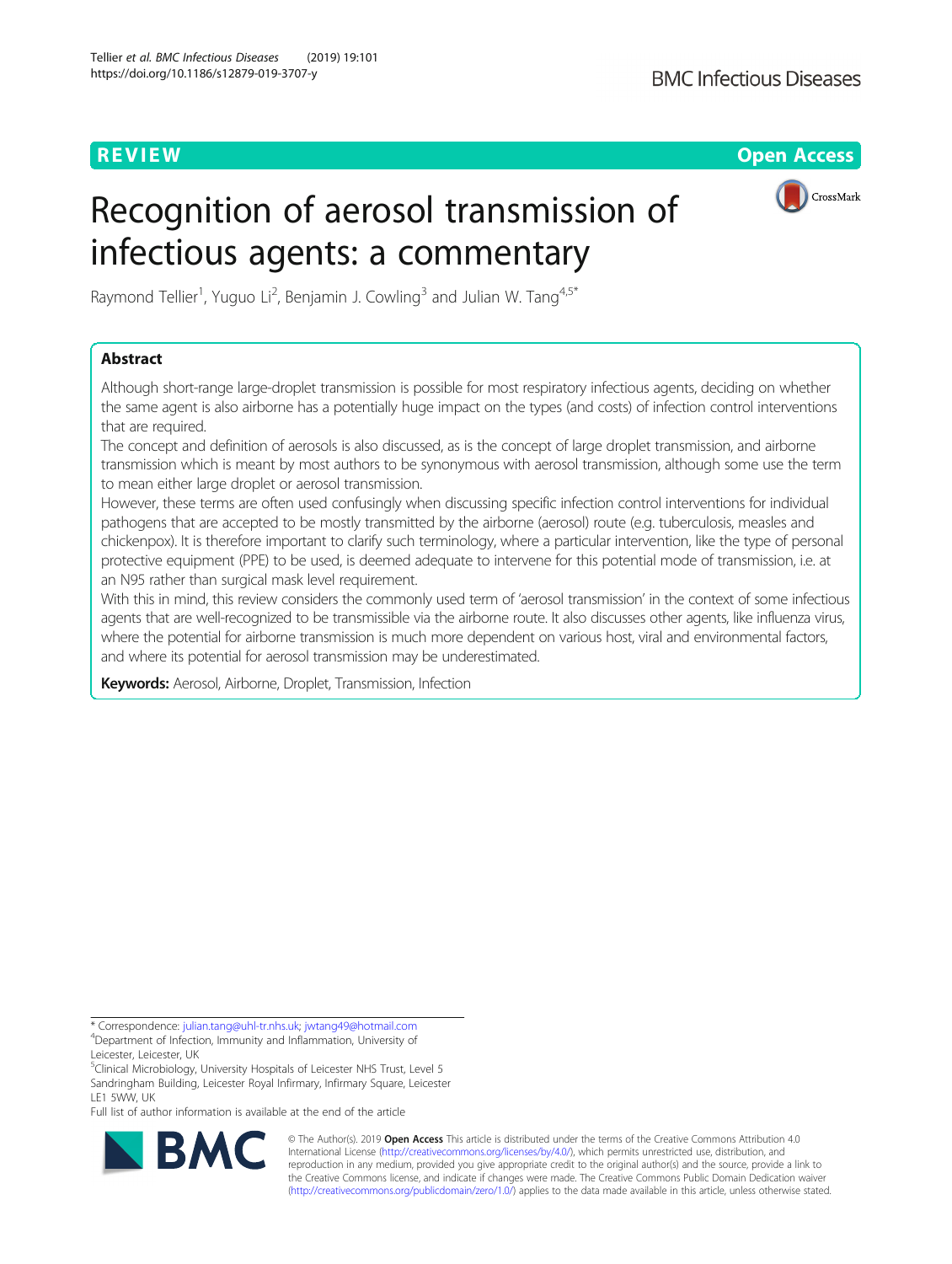# Background

The classification of an infectious agent as airborne and therefore 'aerosol-transmissible' has significant implications for how healthcare workers (HCWs) need to manage patients infected with such agents and what sort of personal protective equipment (PPE) they will need to wear. Such PPE is usually more costly for airborne agents (i.e. aerosol-transmissible) than for those that are only transmitted by large droplets or direct contact because of two key properties of aerosols: a) their propensity to follow air flows, which requires a tight seal of the PPE around the airways, and b) for bioaerosols, their small size, which calls for an enhanced filtering capacity.

Several recent articles and/or guidance, based on clinical and epidemiological data, have highlighted the potential for aerosol transmission for Middle-East Respiratory Syndro me-associated coronavirus (MERS-CoV) [[1](#page-6-0), [2](#page-6-0)] and Ebola virus [[3](#page-6-0), [4\]](#page-6-0). Some responses to the latter have attempted to put these theoretical risks in a more practical light [\[4\]](#page-6-0), and this nicely illustrates the quandary of how to classify such emerging or re-emerging pathogens into either the large droplet (short-range) versus airborne (short and possibly long-range) transmission categories. However, this delineation is not black and white, as there is also the potential for pathogens under both classifications to be potentially transmitted by aerosols between people at close range (i.e. within 1 m).

### Definitions

Strictly speaking, 'aerosols' refer to particles in suspension in a gas, such as small droplets in air. There have been numerous publications classifying droplets using particle sizes over the years [[5](#page-6-0)–[10\]](#page-6-0). For example it is generally accepted that: i) small particles of  $< 5-10$  μm aerodynamic diameter that follow airflow streamlines are potentially capable of short and long range transmission; particles of  $\lt$  5  $\mu$ m readily penetrates the airways all the way down to the alveolar space, and particles of  $\langle 10 \mu m \rangle$  readily penetrates below the glottis (7) ii) large droplets of diameters  $> 20 \mu m$ refer to those that follow a more ballistic trajectory (i.e. falling mostly under the influence of gravity), where the droplets are too large to follow inhalation airflow streamlines. For these particle sizes, for example, surgical masks would be effective, as they will act as a direct physical barrier to droplets of this size that are too large to be inhaled into the respiratory tract around the sides of the mask (which are not close-fitting); iii) 'intermediate particles' of diameters 10–20 μm, will share some properties of both small and large droplets, to some extent, but settle more quickly than particles < 10 μm and potentially carry a smaller infectious dose than large  $(> 20 \,\mu m)$  droplets.

'Aerosols' would also include 'droplet nuclei' which are small particles with an aerodynamic diameter of 10 μm or less, typically produced through the process of rapid desiccation of exhaled respiratory droplets [\[5,](#page-6-0) [6](#page-6-0)]. However, in some situations, such as where there are strong ambient air cross-flows, for example, larger droplets can behave like aerosols with the potential to transmit infection via this route (see next section below).

Several properties can be inferred from this, for example the penetration of the lower respiratory tract (LRT), as at greater than 10 μm diameter, penetration below the glottis rapidly diminishes, as does any potential for initiating an infection at that site. Similarly, any such potential for depositing and initiating an LRT infection is less likely above a droplet diameter of 20 μm, as such large particles will probably impact onto respiratory epithelial mucosal surfaces or be trapped by cilia before reaching the LRT [\[6\]](#page-6-0).

The Infectious Diseases Society of America (IDSA) has proposed a scheme that is essentially equivalent [\[7](#page-6-0)], defining "respirable particles" as having a diameter of 10 μm or less; and "inspirable particles" as having a diameter between 10 μm and 100 μm, nearly all of which are deposited in the upper airways. Some authors have proposed the term "fine aerosols", consisting of particles of  $5 \mu m$  or less, but this has been in part dictated by constraints from measurement instruments [\[8\]](#page-6-0). Several authors lump together transmission by either large droplets or aerosol-sized particles as "airborne transmission" [[9\]](#page-6-0), or use "aerosol transmission" to describe pathogens that can cause disease via inspirable particles of any size [\[10\]](#page-6-0).

However, we think that it is important to maintain a distinction between particles of  $<$  10  $\mu$ m and larger particles, because of their significant qualitative differences including suspension time, penetration of different regions of the airways and requirements for different PPE. In this commentary, we use the common convention of "airborne transmission" to mean transmission by aerosol-size particles of < 10 μm.

If the infected patients produce infectious droplets of varying sizes by breathing, coughing or sneezing, transmission between individuals by both short-range large droplets and airborne small droplet nuclei are both possible, depending on the distance from the patient source. Figure [1](#page-2-0) illustrates these potential routes of short and long-range airborne transmission, as well as the downstream settling of such droplets onto surfaces (fomites). From such fomites, they may be touched and transported by hands to be self-inoculated into mucosal membranes e.g. in the eyes, nose and mouth) to cause infection, depending on the survival characteristics of individual pathogens on such surfaces, and the susceptibility (related to available, compatible cell receptors) of the different exposed tissues to infection by these pathogens.

For example, when the infectious dose (the number of infectious agents required to cause disease) of an organism is low, and where large numbers of pathogen-laden droplets are produced in crowded conditions with poor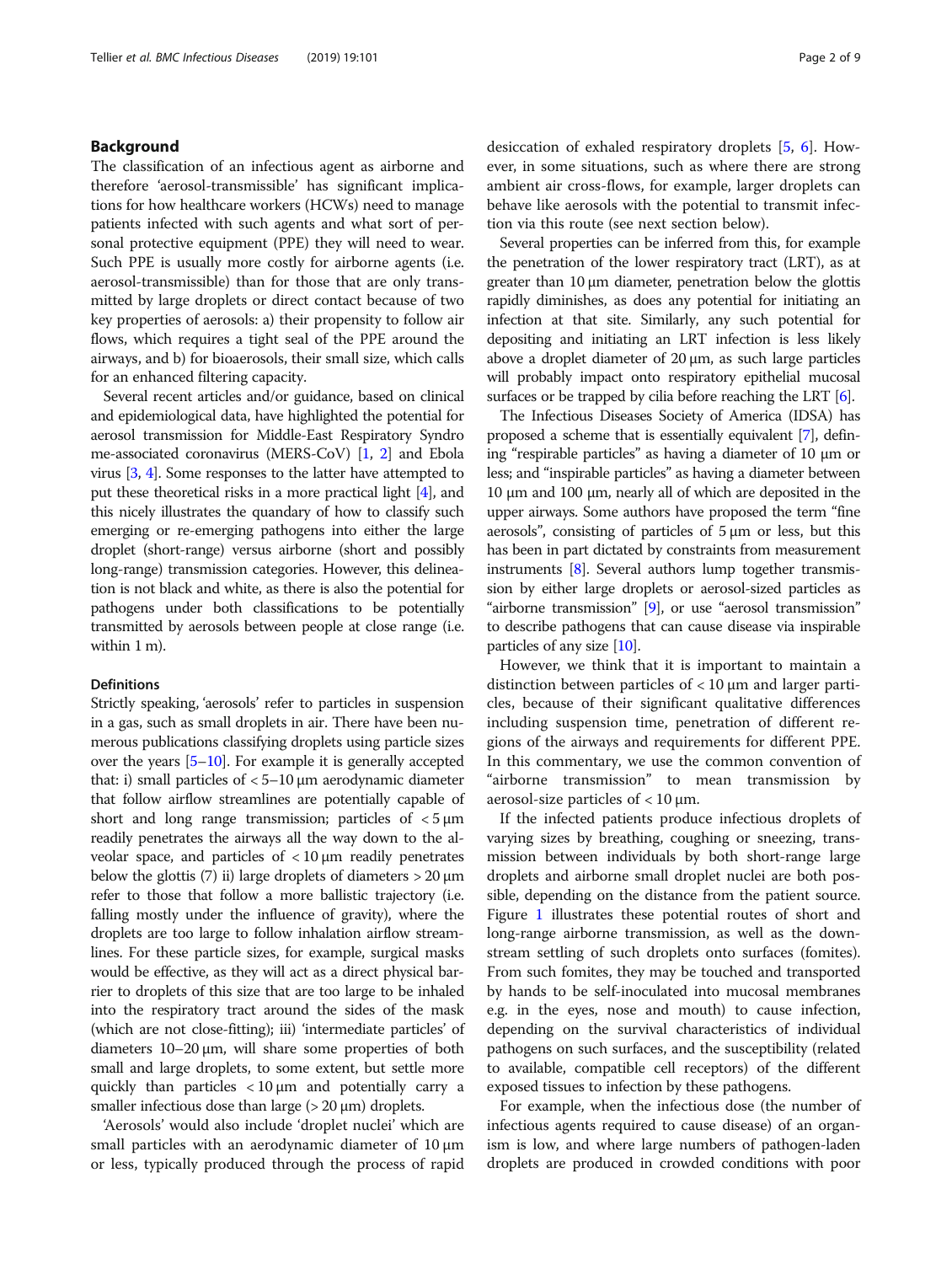<span id="page-2-0"></span>

ventilation (in hospital waiting rooms, in lecture theatres, on public transport, etc.), explosive outbreaks can still occur, even with pathogens whose airborne transmission capacity is controversial, e.g. the spread of influenza in a grounded plane where multiple secondary cases were observed in the absence of any ventilation [[11](#page-6-0)].

The more mechanistic approaches (i.e. arguing from the more fundamental physical and dynamic behavior of small versus larger particle and droplet sizes in the absence of any biological interactions) to classifying which pathogens are likely to transmit via the airborne route have been published in various ways over the years  $[12–17]$  $[12–17]$  $[12–17]$  $[12–17]$  $[12–17]$ , but may have to be considered in combination with epidemiological and environmental data to make a convincing argument about the potential for the airborne transmissibility of any particular agent – and the number of possible potential exposure scenarios is virtually unlimited).

#### The importance of ambient airflows and the of aerosols

One should note that "aerosol" is essentially a relative and not an absolute term. A larger droplet can remain airborne for longer if ambient airflows can sustain this suspension for longer, e.g. in some strong cross-flow or natural ventilation environments, where ventilation-induced airflows can propagate suspended pathogens effectively enough to cause infection at a considerable distance away from the source.

One of the standard rules (Stoke's Law) applied in engineering calculations to estimate the suspension times of droplets falling under gravity with air resistance, was derived assuming several conditions including that the ambient air is still [[13](#page-6-0)–[17\]](#page-6-0). So actual suspension times will be far higher where there are significant cross-flows, which is often the case in healthcare environments, e.g. with doors opening, bed and equipment movement, and people walking back and forth, constantly. Conversely, suspension times, even for smaller droplet nuclei, can be greatly reduced if they encounter a significant downdraft (e.g. if they pass under a ceiling supply vent). In addition, the degree of airway penetration, for different particle sizes, also depends on the flow rate.

In the field of dentistry and orthopedics, where high-powered electric tools are used, even bloodborne viruses (such as human immunodeficiency virus – HIV, hepatitis B and hepatitis B viruses) can become airborne when they are contained in high velocity blood splatter generated by these instruments [[18,](#page-6-0) [19\]](#page-6-0). Yet, whether they can cause efficient transmission via this route is more debatable. This illustrates another point, that although some pathogens can be airborne in certain situations, they may not necessarily transmit infection and cause disease via this route.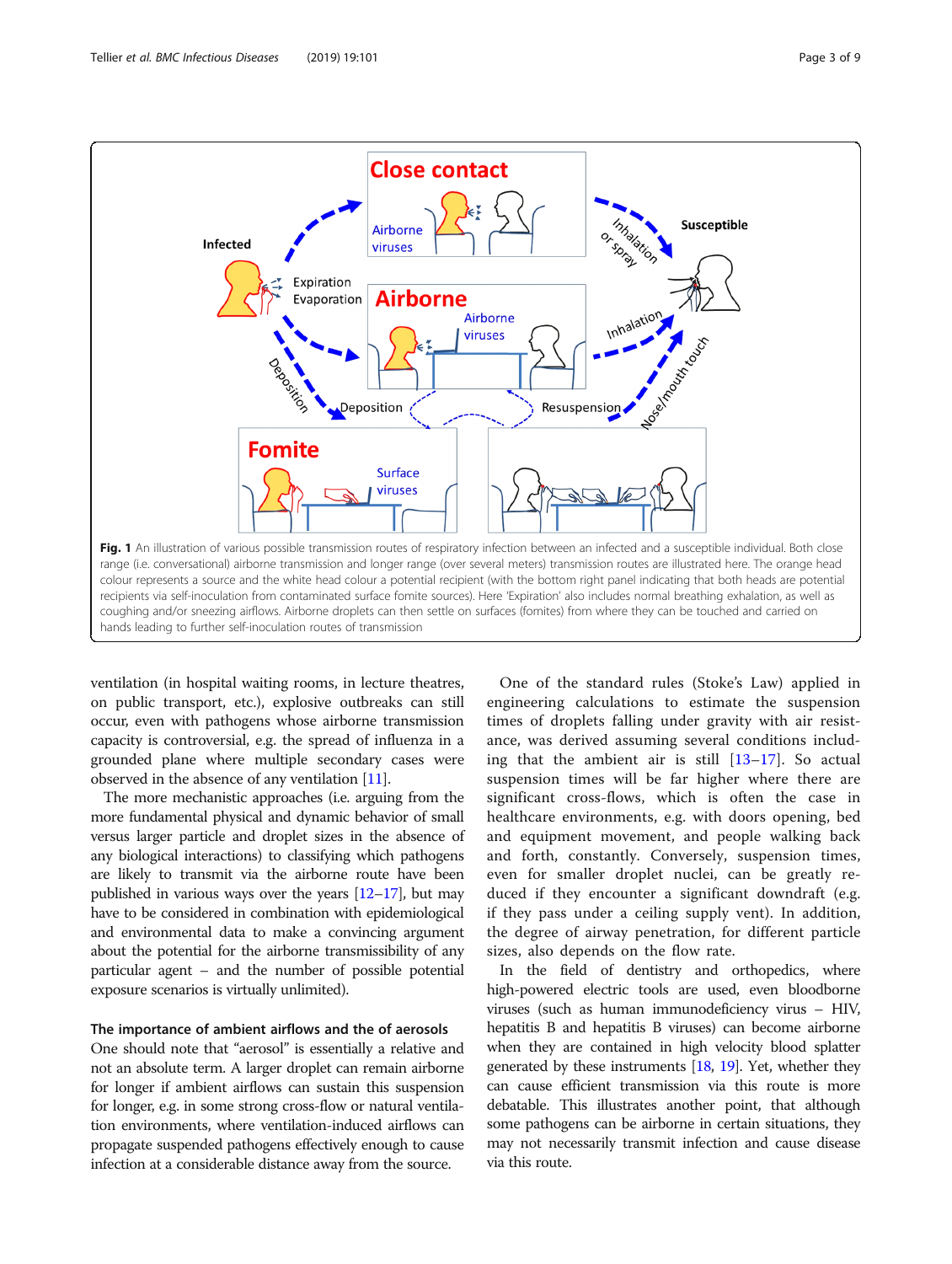# **Outline**

Over time, for a pathogen with a truly predominant airborne transmission route, eventually sufficient numbers of published studies will demonstrate its true nature [[13\]](#page-6-0). If there are ongoing contradictory findings in multiple studies (as with influenza virus), it may be more likely that the various transmission routes (direct/indirect contact, short-range droplet, long-, and even shortrange airborne droplet nuclei) may predominate in different settings [\[16](#page-6-0), [20](#page-6-0)], making the airborne route for that particular pathogen more of an opportunistic pathway, rather than the norm [[21\]](#page-6-0). Several examples may make this clearer.

The selected pathogens and supporting literature summarized below are for illustrative purposes only, to demonstrate how specific studies have impacted the way we consider such infectious agents as potentially airborne and 'aerosol-transmissible'. It is not intended to be a systematic review, but rather to show how our thinking may change with additional studies on each pathogen, and how the acceptance of "aerosol transmission" for different pathogens did not always followed a consistent approach.

# Results and discussion

#### Chickenpox

Chickenpox is a febrile, vesicular rash illness caused by varicella zoster virus (VZV), a lipid-enveloped, double-stranded DNA virus, and a member of the *Herpesviridae* family.

For chickenpox, the evidence appears to be mainly epidemiological and clinical, though this has appeared to be sufficient to classify varicella zoster virus (VZV) as an airborne agent. Studies on VZV have shown that the virus is clearly able to travel long distances (i.e. up to tens of meters away from the index case, to spread between isolation rooms and other ward areas connected by corridors, or within a household) to cause secondary infections and/or settle elsewhere in the environment [[22](#page-6-0)–[24](#page-6-0)]. In addition, Tang et al. [[25](#page-6-0)] showed that airborne VZV could leak out of isolation rooms transported by induced environmental airflows to infect a susceptible HCW, most likely via the direct inhalation route.

# Measles

Measles (also known as rubeola) is a febrile, rash illness caused by the measles virus, a lipid-enveloped, singlestranded, negative-sense RNA virus, and a member of the Paramyxoviridae family.

For measles several studies examined a more mechanistic airflow dynamical explanation (i.e. based upon the fundamental physics and behaviour of airborne particles) for the main transmission route involved in several measles outbreaks [[26](#page-6-0)], including that of Riley and colleagues who used the concept of 'quanta' of infection [\[27\]](#page-6-0). Later, two other outbreaks in outpatient clinics included retrospective airflow dynamics analysis, providing more evidence for the transmissibility of measles via the airborne route [\[28,](#page-6-0) [29\]](#page-6-0).

#### Tuberculosis

Tuberculosis is a localized or systemic, but most often respiratory bacterial illness caused by mycobacteria belonging to the Mycobacterium tuberculosis complex.

For tuberculosis (TB), definitive experimental evidence of airborne transmission being necessary and sufficient to cause disease was provided in a series of guinea-pig experiments [[30](#page-6-0), [31\]](#page-7-0), which has been repeated more recently in a slightly different clinical context [\[32\]](#page-7-0). Numerous other outbreak reports have confirmed the transmissibility of TB via the airborne route [[33](#page-7-0)–[35\]](#page-7-0), and interventions specifically targeting the airborne transmission route have proven effective in reducing TB transmission [[36\]](#page-7-0).

#### Smallpox

Smallpox is a now eradicated, febrile, vesicular rash and disseminated illness, caused by a complex, doublestranded DNA orthopoxvirus (Poxviridae family), which can present clinically in two forms, as variola major or variola minor.

For smallpox, a recent comprehensive, retrospective analysis of the literature by Milton has suggested an important contribution of the airborne transmission route for this infection [[37](#page-7-0)]. Although various air-sampling and animal transmission studies were also reviewed, Milton also emphasized clinical epidemiological studies where non-airborne transmission routes alone could not account for all the observed smallpox cases.

At least one well-documented hospital outbreak, involving 17 cases of smallpox, could only be explained by assuming the aerosol spread of the virus from the index case, over several floors. Retrospective smoke tracer experiments further demonstrated that airborne virus could easily spread to patients on different floors via open windows and connecting corridors and stairwells in a pattern roughly replicating the location of cases [\[38](#page-7-0)].

# Emerging coronaviruses: Severe acute respiratory syndrome (SARS), middle-east respiratory syndrome (MERS)

Coronaviruses are lipid-enveloped, single-stranded positive sense RNA viruses, belong to the genus Coronavirus and include several relatively benign, seasonal, common cold viruses (229E, OC43, NL63, HKU-1). They also include two new more virulent coronaviruses: severe acute respiratory syndrome coronavirus (SARS-CoV), which emerged in the human population in 2003; and Middle-East Respiratory Syndrome coronavirus (MERS-CoV), which emerged in humans during 2012.

For SARS-CoV, several thorough epidemiological studies that include retrospective airflow tracer investigations are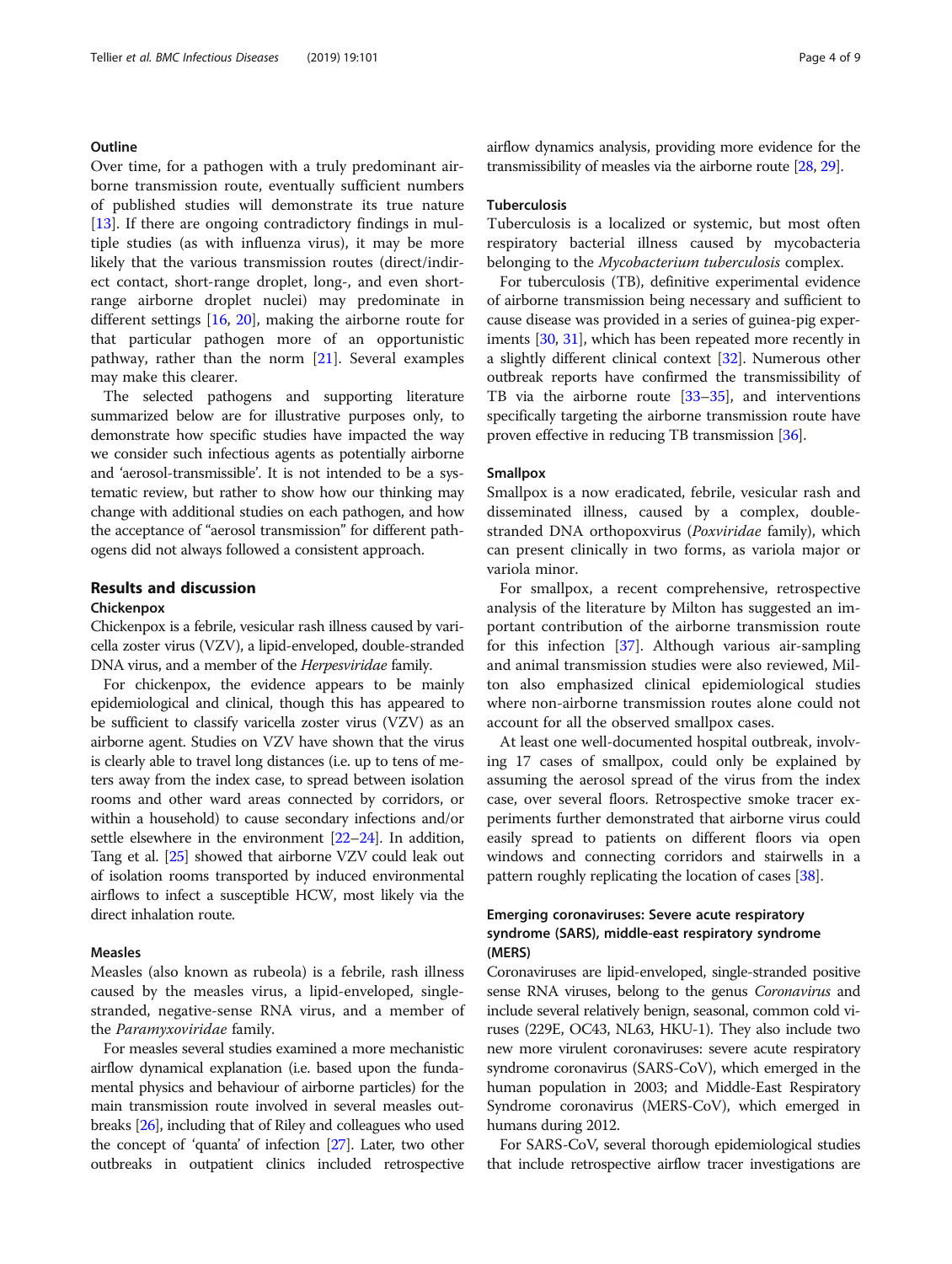consistent with the hypothesis of an airborne transmission route [\[39](#page-7-0)–[41\]](#page-7-0). Air-sampling studies have also demonstrated the presence of SARS-CoV nucleic acid (RNA) in air, though they did not test viability using viral culture [\[42\]](#page-7-0).

Although several studies compared and contrasted SARS and MERS from clinical and epidemiological angles [\[43](#page-7-0)–[45\]](#page-7-0), the predominant transmission mode was not discussed in detail, if at all. Several other studies do mention the potential for airborne transmission, when comparing potential routes of infection, but mainly in relation to super-spreading events or "aerosolizing procedures"such as broncho-alveolar lavage, and/or a potential route to take into consideration for precautionary infection control measures [\[46](#page-7-0)–[48\]](#page-7-0). However, from the various published studies, for both MERS and SARS, it is arguable that a proportion of transmission occurs through the airborne route, although this may vary in different situations (e.g. depending on host, and environmental factors). The contribution from asymptomatic cases is also uncertain [\[49](#page-7-0)].

For both SARS and MERS, LRT samples offer the best diagnostic yield, often in the absence of any detectable virus in upper respiratory tract (URT) samples [[50](#page-7-0)–[52](#page-7-0)]. Furthermore, infected, symptomatic patients tend to develop severe LRT infections rather than URT disease. Both of these aspects indicate that this is an airborne agent that has to penetrate directly into the LRT to preferentially replicate there before causing disease.

For MERS-CoV specifically, a recent study demonstrated the absence of expression of dipeptidyl peptidase 4 (DPP4), the identified receptor used by the virus, in the cells of the human URT. The search for an alternate receptor was negative [\[53](#page-7-0)]. Thus, the human URT would seem little or non-permissive for MERS-CoV replication, indicating that successful infection can only result from the penetration into the LRT via direct inhalation of appropriately sized 'droplet nuclei'-like' particles. This makes any MERS-CoV transmission leading to MERS disease conditional on the presence of virus-containing droplets small enough to be inhaled into the LRT where the virus can replicate.

# Influenza

Influenza is a seasonal, often febrile respiratory illness, caused by several species of influenza viruses. These are lipid-enveloped, single-stranded, negative-sense, segmented RNA viruses belonging to the Orthomyxoviridae family. Currently, influenza is the only common seasonal respiratory virus for which licensed antiviral drugs and vaccines are available.

For human influenza viruses, the question of airborne versus large droplet transmission is perhaps most controversial [[54](#page-7-0)–[57](#page-7-0)]. In experimental inoculation experiments on human volunteers, aerosolized influenza viruses are infectious at a dose much lower than by nasal instillation [\[58](#page-7-0)]. The likely answer is that both routes are possible and that the importance and significance of each route will vary in different situations [\[16,](#page-6-0) [20,](#page-6-0) [21\]](#page-6-0).

For example, tighter control of the environment may reduce or prevent airborne transmission by: 1) isolating infectious patients in a single-bed, negative pressure isolation room [[25\]](#page-6-0); 2) controlling environmental relative humidity to reduce airborne influenza survival [[59\]](#page-7-0); 3) reducing exposure from aerosols produced by patients through coughing, sneezing or breathing with the use of personal protective equipment (wearing a mask) on the patient (to reduce source emission) and/or the healthcare worker (to reduce recipient exposure) [\[60](#page-7-0)]; 4) carefully controlling the use and exposure to any respiratory assist devices (high-flow oxygen masks, nebulizers) by only allowing their use in designated, containment areas or rooms [[61\]](#page-7-0). The airflows being expelled from the side vents of oxygen masks and nebulisers will contain a mixture of patient exhaled air (which could be carrying airborne pathogens) and incoming high flow oxygen or air carrying nebulized drugs. These vented airflows could then act as potential sources of airborne pathogens.

Numerous studies have shown the emission of influenza RNA from the exhaled breath of naturally influenzainfected human subjects [\[62](#page-7-0)–[66\]](#page-7-0) and have detected influenza RNA in environmental air [\[67](#page-7-0)–[69](#page-7-0)]. More recently, some of these studies have shown the absence of [[70](#page-7-0)], or significantly reduced numbers of viable viruses in air-samples with high influenza RNA levels (as tested by PCR) [\[66,](#page-7-0) [71,](#page-7-0) [72](#page-7-0)]. The low number of infectious particles detected is currently difficult to interpret as culture methods are inherently less sensitive than molecular methods such as PCR, and the actual operation of airsampling itself, through shear-stress related damage to the virions, also causes a drop in infectivity in the collected samples. This may lead to underestimates of the amount of live virus in these environmental aerosols.

An additional variable to consider is that some animal studies have reported that different strains of influenza virus may vary widely in their capacity for aerosol transmission [\[73](#page-7-0)].

In some earlier articles that discuss the predominant mode of influenza virus transmission [[74](#page-7-0)–[78\]](#page-8-0), these same questions are addressed with mixed conclusions. Most of the evidence described to support their views was more clinical and epidemiological, and included some animal and human volunteer studies, rather than physical and mechanistic. Yet, this mixed picture of transmission in different circumstances is probably the most realistic.

It is noteworthy that several infections currently accepted as airborne-transmitted, such as measles, chickenpox or TB present, in their classical form, an unmistakable and pathognomonic clinical picture. In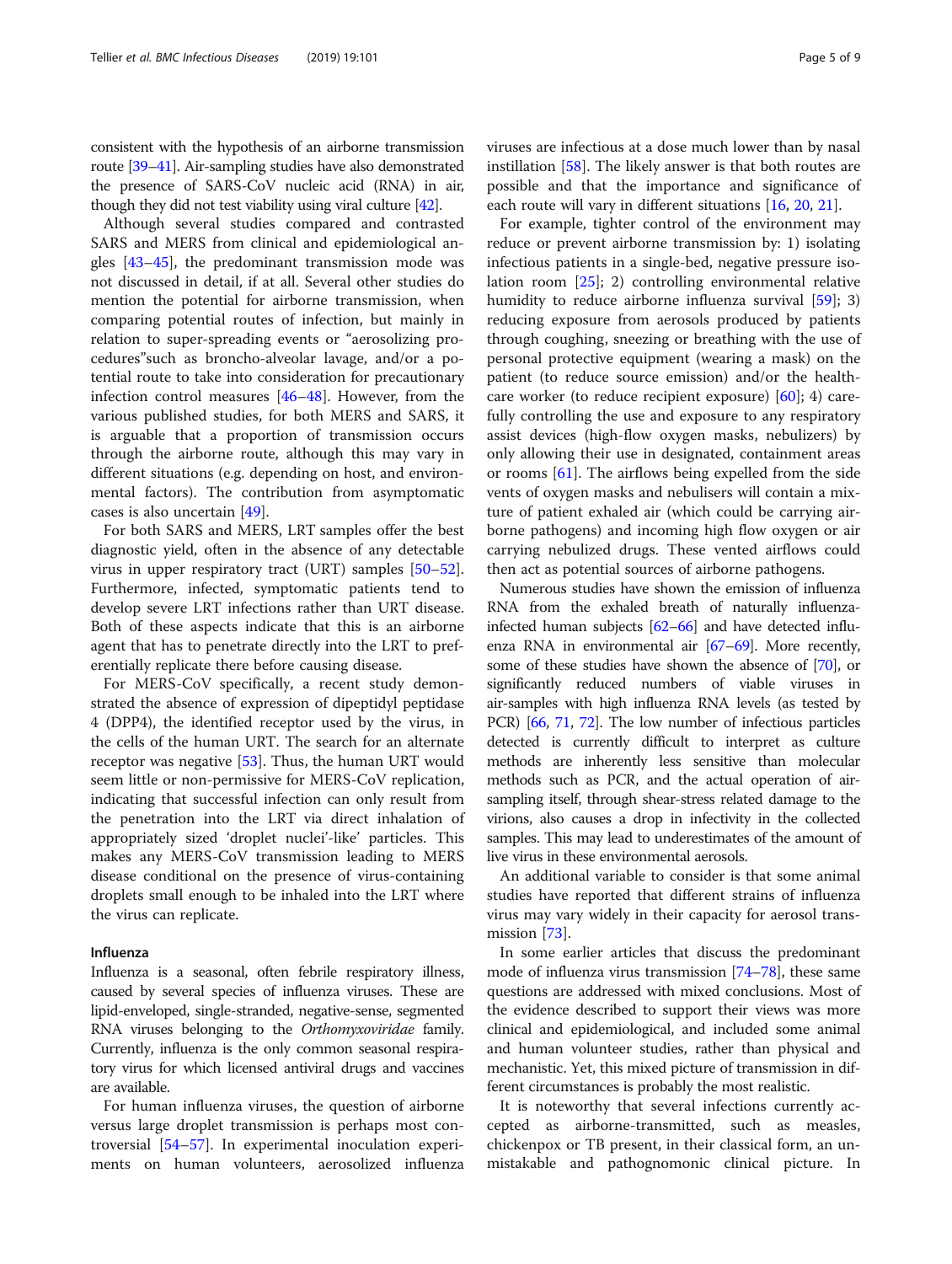contrast the clinical picture of influenza virus infection has a large overlap with that of other respiratory viruses, and mixed outbreaks have been documented [[79\]](#page-8-0). Thus, a prevalent misconception in the field has been to study 'respiratory viruses' as a group. However, given that these viruses belong to different genera and families, have different chemical and physical properties and differing viral characteristics, it is unwise and inaccurate to assume that any conclusions about one virus can be applied to another, e.g. in a Cochrane review of 59 published studies on interventions to reduce the spread of respiratory viruses, there were actually only two studies specifically about influenza viruses  $[80]$  $[80]$  $[80]$ . As the authors themselves pointed out, no conclusion specific to influenza viruses was possible.

While many airborne infections are highly contagious, this is not, strictly speaking, part of the definition. Even so, the lower contagiousness of influenza compared to, say, measles has been invoked as an argument against a significant contribution of airborne transmission. Yet, it should be noted that a feature of influenza virus infections is that the incubation time (typically 1–2 days) is much shorter than its duration of shedding. This allows for the possibility that a susceptible person will be exposed during an outbreak to several different infectious cases belonging to more than one generation in the outbreak. This multiple exposure and telescoping of generations may result in an underestimate of influenza virus transmissibility, as fewer secondary cases will be assigned to a known index case, when in fact the number of secondary cases per index could be much higher. For example, it is known that in some settings a single index case can infect a large number of people, e.g. 38 in an outbreak on an Alaska Airlines flight [[11](#page-6-0)].

# Ebola

Ebola is a viral hemorrhagic fever associated with a very high mortality, caused by the Ebola viruses; these are enveloped single-strand, negative-sense RNA viruses comprising five species within the family *Filoviridae*. Four Ebola species have been implicated in human diseases; the most widespread outbreak, also the most recent, was caused by Ebola Zaire in West Africa in 2013–2016. The transmission of Ebola viruses has been reviewed in depth by Osterholm et al. (4). These authors noted the broad tissue tropism, as well as the high viral load reached during illness and the low infectious dose, from which it appears inescapable that more than one mode of transmission is possible.

Regarding aerosol transmission, concerns are raised by several documented instances of transmission of Ebola Zaire in laboratory settings between animals without direct contact  $[81, 82]$  $[81, 82]$  $[81, 82]$  $[81, 82]$  (also reviewed in  $[4]$  $[4]$  $[4]$ ). Experimental infections of Rhesus monkeys by Ebola Zaire using aerosol infection has been shown to be highly effective [\[83](#page-8-0), [84](#page-8-0)] and

this experimental procedure has in fact been used as infectious challenge in Ebola vaccine studies [\[85](#page-8-0), [86](#page-8-0)]. Rhesus monkeys infected by aerosol exposure reliably developed disseminated, fatal infection essentially similar to that caused by parenteral infection with the addition of involvement of the respiratory tract. Autopsies showed pathological findings in the respiratory tract and respiratory lymphoid system in animals infected by the aerosol route that are not found in animals infected parenterally [[83](#page-8-0), [84](#page-8-0)].

Such respiratory pathological lesions have not been reported in human autopsies of Ebola cases, but as noted by Osterholm et al. [[4\]](#page-6-0), there have been few human autopsies of Ebola cases, arguably too few to confidently rule out any possibility of disease acquired by the aerosol route. The precautionary principle would therefore dictate that aerosol precautions be used for the care of infected patients, and especially considering that infection of the respiratory tract in such patients is not necessary to create an aerosol hazard: Ebola viruses reach a very high titer in blood or other bodily fluids during the illness [[87,](#page-8-0) [88](#page-8-0)] and aerosolization of blood or other fluids would create a significant airborne transmission hazard.

# Conclusions

In summary, despite the various mechanistic arguments about which organisms can be potentially airborne and therefore aerosol-transmissible, ultimately, the main deciding factor appears to be how many studies using various differing approaches: empirical (clinical, epidemiological), and/or experimental (e.g. using animal models), and/or mechanistic (using airflow tracers and air-sampling) methods, reach the same consensus opinion. Over time, the scientific community will eventually form an impression of the predominant transmission route for that specific agent, even if the conclusion is one of mixed transmission routes, with different routes predominating depending on the specific situations. This is the case for influenza viruses, and is likely the most realistic.

Some bacterial and viral infections that have more than one mode of transmission are also anisotropic, like anthrax, plague, tularemia and smallpox: the severity of the disease varies depending on the mode of transmission [[37,](#page-7-0) [89\]](#page-8-0). Older experimental infection experiments on volunteers suggest that this is the case for influenza, with transmission by aerosols being associated with a more severe illness [[14,](#page-6-0) [90](#page-8-0)], and some more recent field observations are consistent with this concept [\[57\]](#page-7-0). For anisotropic agents, even if a mode of transmission (e.g. aerosols) accounts for only a minority of cases, interruption of that route of transmission may be required if it accounts for the most severe cases.

#### Abbreviations

LRT: lower respiratory tract; MERS-CoV: Middle East Respiratory Syndromeassociated coronavirus; PCR: polymerase chain reaction; RNA: ribonucleic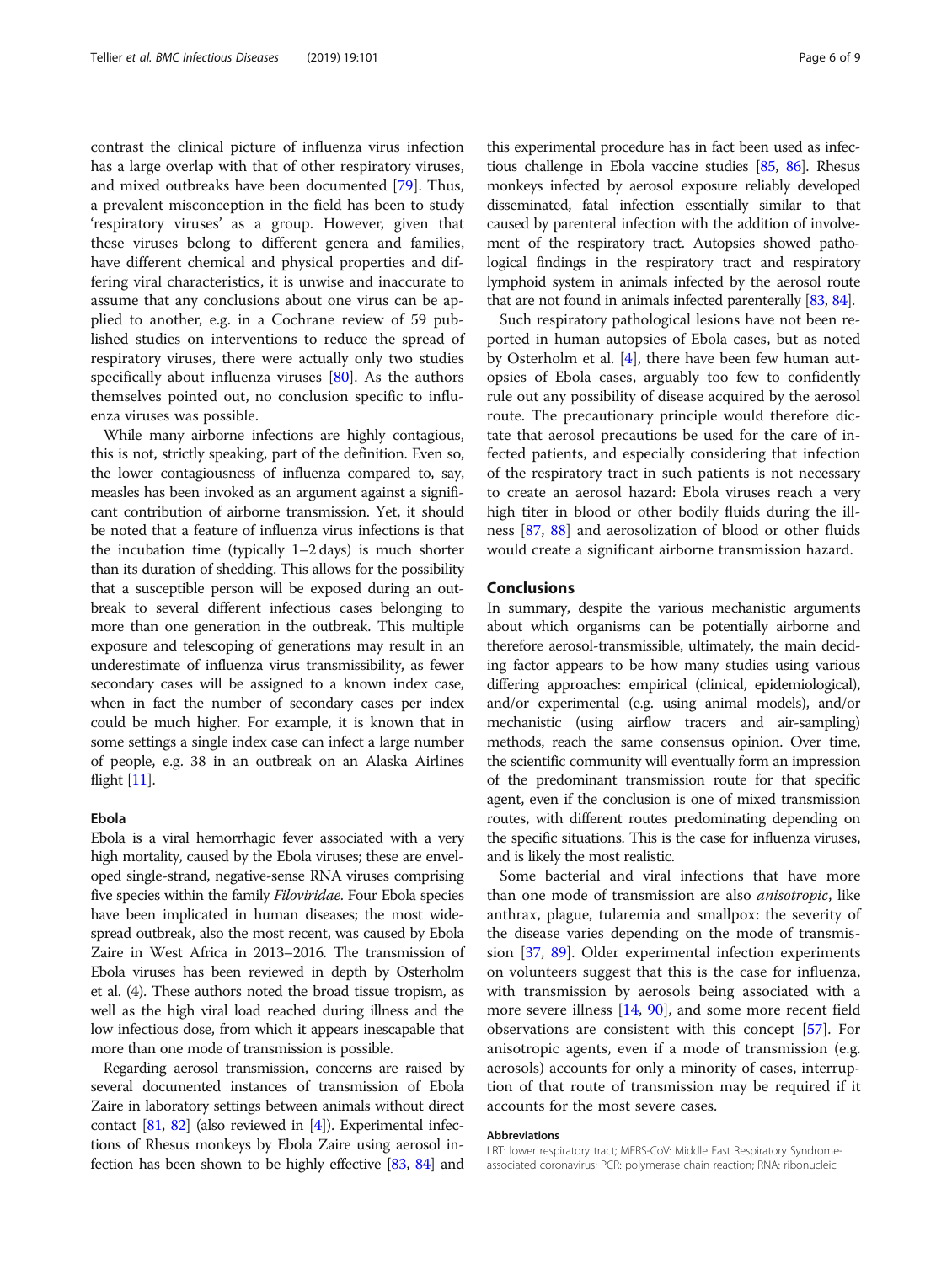<span id="page-6-0"></span>acid; SARS-CoV: severe acute respiratory syndrome-associated coronavirus; TB: tuberculosis; URT: upper respiratory tract; VZV: varicella zoster virus

#### Acknowledgements

None.

#### Funding

None required.

#### Availability of data and materials

All studies cited/discussed are already published and in the public domain – some require the relevant journal subscriptions for access.

#### Disclaimer

Please note that the views expressed here are solely those of the authors and are not representative of the institutions to which they are affiliated.

#### Authors' contributions

JWT, RT, BJC developed the original concept and outline of the article; YL contributed the figures and some additional related text; all authors critically reviewed the final version of the manuscript. All authors read and approved the final manuscript.

#### Ethics approval and consent to participate

Not required. No individual patient information is included. Only previously published papers are discussed.

#### Consent for publication

Not applicable.

# Competing interests

None of the authors have any competing interests to declare.

# Publisher's Note

Springer Nature remains neutral with regard to jurisdictional claims in published maps and institutional affiliations.

#### Author details

<sup>1</sup>Department of Pathology and Laboratory Medicine, University of Calgary, Calgary, AB, Canada. <sup>2</sup>Department of Mechanical Engineering, University of Hong Kong, Pokfulam, Hong Kong, Special Administrative Region of China. <sup>3</sup>WHO Collaborating Centre for Infectious Disease Epidemiology and Control, School of Public Health, The University of Hong Kong, Pokfulam, Hong Kong, Special Administrative Region of China. <sup>4</sup>Department of Infection, Immunity and Inflammation, University of Leicester, Leicester, UK. <sup>5</sup>Clinical Microbiology, University Hospitals of Leicester NHS Trust, Level 5 Sandringham Building, Leicester Royal Infirmary, Infirmary Square, Leicester LE1 5WW, UK.

### Received: 29 August 2017 Accepted: 10 January 2019 Published online: 31 January 2019

#### References

- 1. CIDRAP (Center for Infectious Disease Research and Policy). Commentary: Protecting health workers from airborne MERS-CoV—learning from SARS <https://www.cdc.gov/coronavirus/mers/infection-prevention-control.html>. Accessed 9 August 2017.
- 2. Kim SH, Chang SY, Sung M, et al. Extensive viable Middle East respiratory syndrome (MERS) coronavirus contamination in air and surrounding environment in MERS isolation wards. Clin Infect Dis. 2016;63:363–9.
- 3. CIDRAP (Center for Infectious Disease Research and Policy). Commentary: Health workers need optimal respiratory protection for Ebola [https://www.cdc.](https://www.cdc.gov/vhf/ebola/healthcare-us/ppe/guidance.html) [gov/vhf/ebola/healthcare-us/ppe/guidance.html](https://www.cdc.gov/vhf/ebola/healthcare-us/ppe/guidance.html). Accessed 9 August 2017.
- 4. Osterholm MT, Moore KA, Kelley NS, Brosseau LM, Wong G, Murphy FA, et al. Transmission of Ebola viruses: what we know and what we do not know. MBio. 2015;6:e00137.
- 5. Cole EC, Cook CE. Characterization of infectious aerosols in health care facilities: an aid to effective engineering controls and preventive strategies. Am J Infect Control. 1998;26:453–64.
- 6. Hinds WC. Aerosol technology. 2nd ed. New York: John Wiley & Sons; 1999.
- 7. Infectious Diseases Society of America (ISDA). Preventing Transmission of Pandemic Influenza and Other Viral Respiratory Diseases: Personal Protective Equipment for Healthcare Personnel: Update 2010. Chapter: 2 Understanding the Risk to Healthcare Personnel. 2010. [https://www.nap.](https://www.nap.edu/read/13027/chapter/4#30) [edu/read/13027/chapter/4#30](https://www.nap.edu/read/13027/chapter/4#30)
- 8. Yan J, Grantham M, Pantelic J, Bueno de Mesqita PJ, Albert B, Liu F, et al. Infectious virus in exhaled breath of symptomatic seasonal influenza cases from a college community. Proc Natl Acad Sci U S A. 2018;115:1081–86.
- 9. Herfst S, Schrauwen EJ, Linster M, Chutinimitkul S, de Wit E, Munster VJ, et al. Airborne transmission of influenza a/H5N1 virus between ferrets. Science. 2012;336:1534–41.
- 10. Centers for Disease Control and prevention (CDC). Approaches to Better Understand Human Influenza Transmission. 2010. [https://www.cdc.gov/](https://www.cdc.gov/influenzatransmissionworkshop2010/) [influenzatransmissionworkshop2010/](https://www.cdc.gov/influenzatransmissionworkshop2010/)
- 11. Moser MR, Bender TR, Margolis HS, Noble GR, Kendal AP, Ritter DG. An outbreak of influenza aboard a commercial airliner. Am J Epidemiol. 1979;110:1–6.
- 12. Tang JW, Li Y, Eames I, Chan PK, Ridgway GL. Factors involved in the aerosol transmission of infection and control of ventilation in healthcare premises. J Hosp Infect. 2006;64:100–14.
- 13. Xie X, Li Y, Chwang AT, Ho PL, Seto WH. How far droplets can move in indoor environments--revisiting the Wells evaporation-falling curve. Indoor Air. 2007;17:211–25.
- 14. Li Y, Leung GM, Tang JW, Yang X, Chao CY, Lin JZ, et al. Role of ventilation in airborne transmission of infectious agents in the built environment - a multidisciplinary systematic review. Indoor Air. 2007;17:2–18.
- 15. Jones RM, Brosseau LM. Aerosol transmission of infectious disease. J Occup Environ Med. 2015;57:501–8.
- 16. Liu L, Li Y, Nielsen PV, Wei J, Jensen RL. Short-range airborne transmission of expiratory droplets between two people. Indoor Air. 2017;27:452–62.
- 17. Aliabadi AA, Rogak SN, Bartlett KH, Green SI. Preventing airborne disease transmission: review of methods for ventilation Design in Health Care Facilities. Adv Prev Med. 2011;2011:124064.
- 18. Jewett DL, Heinsohn P, Bennett C, Rosen A, Neuilly C. Blood-containing aerosols generated by surgical techniques: a possible infectious hazard. Am Ind Hyg Assoc J. 1992;53:228–31.
- 19. Harrel SK, Molinari J. Aerosols and splatter in dentistry: a brief review of the literature and infection control implications. J Am Dent Assoc. 2004;135: 429–37.
- 20. Wei J, Li Y. Airborne spread of infectious agents in the indoor environment. Am J Infect Control. 2016;44(9 Suppl):S102–8.
- 21. Roy CJ, Milton DK. Airborne transmission of communicable infection--the elusive pathway. N Engl J Med. 2004;350:1710–2.
- 22. Asano Y, Iwayama S, Miyata T, Yazaki T, Ozaki T, Tsuzuki K, et al. Spread of varicella in hospitalized children having no direct contact with an indicator zoster case and its prevention by a live vaccine. Biken J. 1980; 23:157–61.
- 23. Gustafson TL, Lavely GB, Brawner ER Jr, Hutcheson RH Jr, Wright PF, Schaffner W. An outbreak of airborne nosocomial varicella. Pediatrics. 1982; 70:550–6.
- 24. Suzuki K, Yoshikawa T, Ihira M, Ohashi M, Suga S, Asano Y. Spread of varicella-zoster virus DNA to the environment from varicella patients who were treated with oral acyclovir. Pediatr Int. 2003;45:458–60.
- 25. Tang JW, Eames I, Li Y, Taha YA, Wilson P, Bellingan G, et al. Door-opening motion can potentially lead to a transient breakdown in negative-pressure isolation conditions: the importance of vorticity and buoyancy airflows. J Hosp Infect. 2005;61:283–6.
- 26. Wells WF, Wells WM, Wilder TS. The environmental control of epidemic contagion. I. An epidemiologic study of radiant disinfection of air in day schools Am J Hyg. 1942;35:97–121.
- 27. Riley EC, Murphy G, Riley RL. Airborne spread of measles in a suburban elementary school. Am J Epidemiol. 1978;107:421–32.
- 28. Bloch AB, Orenstein WA, Ewing WM, Spain WH, Mallison GF, Herrmann KL, et al. Measles outbreak in a pediatric practice: airborne transmission in an office setting. Pediatrics. 1985;75:676–83.
- 29. Remington PL, Hall WN, Davis IH, Herald A, Gunn RA. Airborne transmission of measles in a physician's office. JAMA. 1985;253:1574–7.
- 30. Riley RL, Mills CC, Nyka W, Weinstock N, Story PB, Sultan LU, Riley MC, Wells WF. Aerial Dissemination of pulmonary tuberculosis a two year study of contagion in a tuberculosis ward. Am J Hyg. 1959;70: 185–96.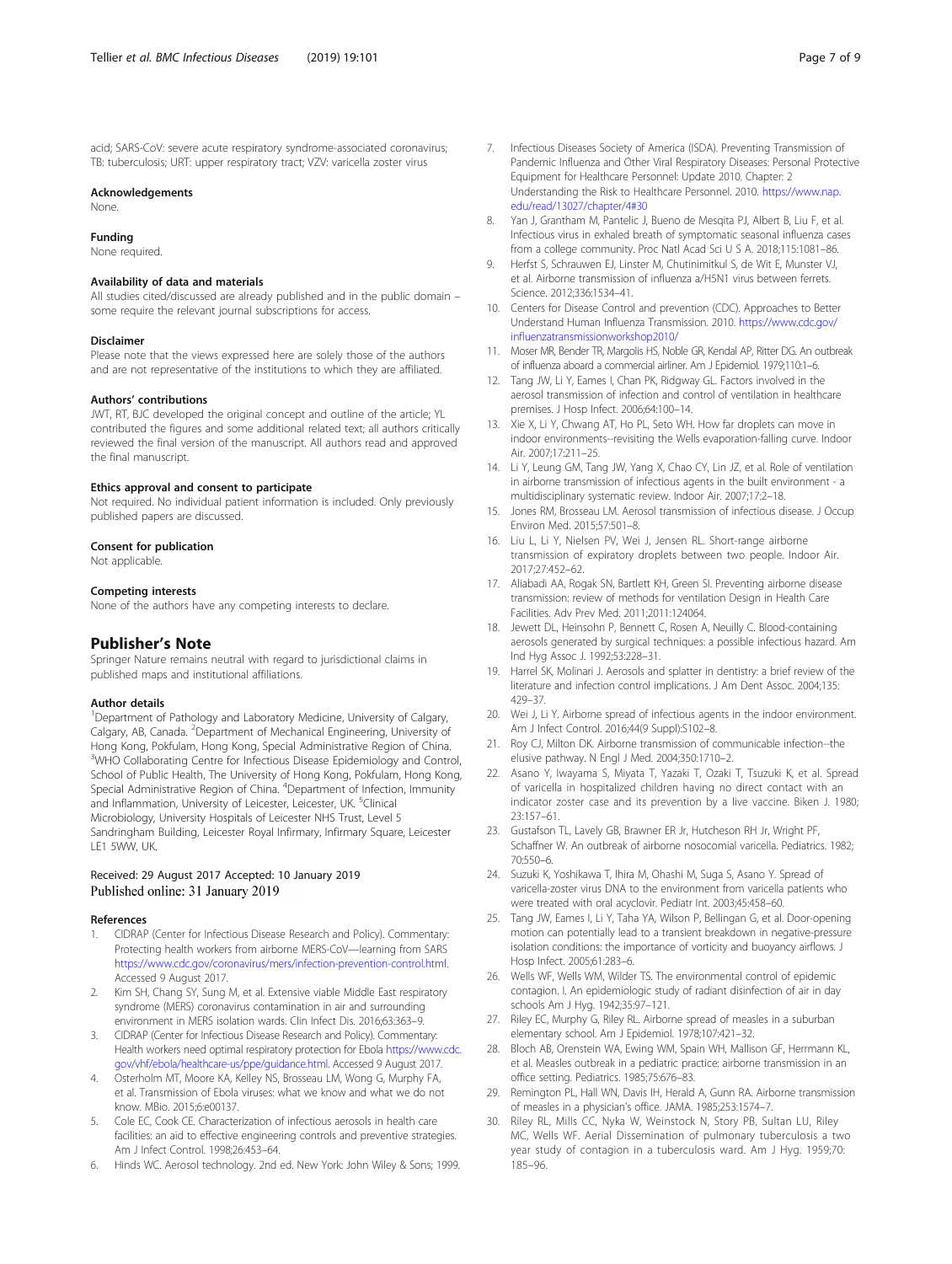- <span id="page-7-0"></span>31. Riley RL, Mills CC, O'Grady F, Sultan LU, Wittstadt F, Shivpuri DN. Infectiousness of air from a tuberculosis ward. Ultraviolet irradiation of infected air: comparative infectiousness of different patients. Am Rev Respir Dis. 1962;85:511–25.
- 32. Escombe AR, Moore DA, Gilman RH, Pan W, Navincopa M, Ticona E, et al. The infectiousness of tuberculosis patients coinfected with HIV. PLoS Med. 2008;5:e188.
- 33. Houk VN. Spread of tuberculosis via recirculated air in a naval vessel: the Byrd study. Ann N Y Acad Sci. 1980;353:10–24.
- 34. Hutton MD, Stead WW, Cauthen GM, Bloch AB, Ewing WM. Nosocomial transmission of tuberculosis associated with a draining abscess. J Infect Dis. 1990;161:286–95.
- 35. Kenyon TA, Valway SE, Ihle WW, Onorato IM, Castro KG. Transmission of multidrug-resistant Mycobacterium tuberculosis during a long airplane flight. N Engl J Med. 1996;334:933–8.
- 36. Escombe AR, Moore DA, Gilman RH, Navincopa M, Ticona E, Mitchell B, et al. Upper-room ultraviolet light and negative air ionization to prevent tuberculosis transmission. PLoS Med. 2009;6:e43.
- 37. Milton DK. What was the primary mode of smallpox transmission? Implications for biodefense Front Cell Infect Microbiol. 2012;2:150.
- 38. Wehrle PF, Posch J, Richter KH, Henderson DA. An airborne outbreak of smallpox in a German hospital and its significance with respect to other recent outbreaks in Europe. Bull World Health Organ. 1970;43:669–79.
- 39. Wong TW1, Lee CK, Tam W, Lau JT, Yu TS, Lui SF, et al. Cluster of SARS among medical students exposed to single patient, Hong Kong. Emerg Infect Dis. 2004;10:269–276.
- 40. Olsen SJ, Chang HL, Cheung TY, Tang AF, Fisk TL, Ooi SP, et al. Transmission of the severe acute respiratory syndrome on aircraft. N Engl J Med. 2003;349:2416–22.
- 41. Yu IT, Li Y, Wong TW, Tam W, Chan AT, Lee JH, et al. Evidence of airborne transmission of the severe acute respiratory syndrome virus. N Engl J Med. 2004;350:1731–9.
- 42. Booth TF1, Kournikakis B, Bastien N, Ho J, Kobasa D, Stadnyk L, et al. Detection of airborne severe acute respiratory syndrome (SARS) coronavirus and environmental contamination in SARS outbreak units. J Infect Dis. 2005; 191:1472–1477.
- 43. Assiri A1, Al-Tawfiq JA, Al-Rabeeah AA, Al-Rabiah FA, Al-Hajjar S, Al-Barrak A, et al. Epidemiological, demographic, and clinical characteristics of 47 cases of Middle East respiratory syndrome coronavirus disease from Saudi Arabia: a descriptive study. Lancet Infect Dis. 2013;13:752–761.
- 44. Hui DS, Memish ZA, Zumla A. Severe acute respiratory syndrome vs. the Middle East respiratory syndrome. Curr Opin Pulm Med. 2014;20:233–41.
- 45. Al-Tawfiq JA, Zumla A, Memish ZA. Coronaviruses: severe acute respiratory syndrome coronavirus and Middle East respiratory syndrome coronavirus in travelers. Curr Opin Infect Dis. 2014;27:411–7.
- 46. Guery B, Poissy J, el Mansouf L, Séjourné C, Ettahar N, Lemaire X, et al. Clinical features and viral diagnosis of two cases of infection with Middle East respiratory syndrome coronavirus: a report of nosocomial transmission. Lancet. 2013;381:2265–72.
- 47. Mailles A, Blanckaert K, Chaud P, van der Werf S, Lina B, Caro V, et al. First cases of Middle East Respiratory Syndrome Coronavirus (MERS-CoV) infections in France, investigations and implications for the prevention of human-to-human transmission, France, May 2013. Euro Surveill. 13; 18(24).
- 48. Chowell G, Abdirizak F, Lee S, Lee J, Jung E, Nishiura H, et al. Transmission characteristics of MERS and SARS in the healthcare setting: a comparative study. BMC Med. 2015;13:210.
- 49. Omrani AS, Matin MA, Haddad Q, Al-Nakhli D, Memish ZA, Albarrak AM. A family cluster of Middle East respiratory syndrome coronavirus infections related to a likely unrecognized asymptomatic or mild case. Int J Infect Dis. 2013;17:e668–72.
- 50. Peiris JS, Chu CM, Cheng VC, Chan KS, Hung IF, Poon LL, et al. Clinical progression and viral load in a community outbreak of coronavirusassociated SARS pneumonia: a prospective study. Lancet. 2003;361: 1767–72.
- 51. Poissy J, Goffard A, Parmentier-Decrucq E, Favory R, Kauv M, Kipnis E, et al. Kinetics and pattern of viral excretion in biological specimens of two MERS-CoV cases. J Clin Virol. 2014;61:275–8.
- 52. Memish ZA, Al-Tawfiq JA, Makhdoom HQ, Assiri A, Alhakeem RF, Albarrak A, et al. Respiratory tract samples, viral load, and genome fraction yield in patients with Middle East respiratory syndrome. J Infect Dis. 2014;210:1590–4.
- 53. Widagdo W, Raj VS, Schipper D, Kolijn K, van Leenders GJ, Bosch BJ, et al. Differential expression of the MERS-coronavirus receptor in the upper respiratory tract of humans and dromedary camels. J Virol. 2016; 90:4838–42.
- 54. Tellier R. Review of aerosol transmission of influenza a virus. Emerg Infect Dis. 2006;12:1657–62.
- 55. Tellier R. Aerosol transmission of influenza a virus: a review of new studies. J R Soc Interface. 2009;6(Suppl 6):S783–90.
- 56. Cowling BJ. Airborne transmission of influenza: implications for control in healthcare and community settings. Clin Infect Dis. 2012;54:1578–80.
- 57. Cowling BJ, Ip DK, Fang VJ, Suntarattiwong P, Olsen SJ, Levy J, et al. Aerosol transmission is an important mode of influenza a virus spread. Nat Commun. 2013;4:1935.
- 58. Alford RH, Kasel JA, Gerone PJ, Knight V. Human influenza resulting from aerosol inhalation. Proc Soc Exp Biol Med. 1966;122:800–4.
- 59. Tang JW. The effect of environmental parameters on the survival of airborne infectious agents. J R Soc Interface. 2009;6(Suppl 6):S737–46.
- 60. US Centers for Disease Control and Prevention (CDC). Interim Guidance for the Use of Masks to Control Influenza Transmission. [https://www.cdc.gov/flu/](https://www.cdc.gov/flu/professionals/infectioncontrol/maskguidance.htm) [professionals/infectioncontrol/maskguidance.htm.](https://www.cdc.gov/flu/professionals/infectioncontrol/maskguidance.htm) Accessed 9 August 2017.
- 61. O'Neil CA,Li J,Leavey A,Wang Y,Hink M, Wallace M, et al. Characterization of Aerosols Generated During Patient Care Activities. Clin Infect Dis. 2017; [doi.](http://doi.org/10.1093/cid/cix535) [org/10.1093/cid/cix535](http://doi.org/10.1093/cid/cix535)
- 62. Fabian P, McDevitt JJ, DeHaan WH, Fung RO, Cowling BJ, Chan KH, et al. Influenza virus in human exhaled breath: an observational study. PLoS One. 2008;3:e2691.
- 63. Stelzer-Braid S, Oliver BG, Blazey AJ, Argent E, Newsome TP, Rawlinson WD, et al. Exhalation of respiratory viruses by breathing, coughing, and talking. J Med Virol. 2009;81:1674–9.
- 64. Lindsley WG, Noti JD, Blachere FM, Thewlis RE, Martin SB, Othumpangat S, et al. Viable influenza a virus in airborne particles from human coughs. J Occup Environ Hyg. 2015;12:107–13.
- 65. Lindsley WG, Blachere FM, Beezhold DH, Thewlis RE, Noorbakhsh B, Othumpangat S, et al. Viable influenza a virus in airborne particles expelled during coughs vs. Exhalations Influenza Other Respir Viruses. 2016;10:404–13.
- 66. Yan J, Grantham M, Pantelic J, Bueno de Mesquita PJ, Albert B, Liu F, Ehrman S, Milton DK. EMIT Consortium Infectious virus in exhaled breath of symptomatic seasonal influenza cases from a college community. Proc Natl Acad Sci U S A, 2018;115:1081–6.
- 67. Yang W, Elankumaran S, Marr LC. Concentrations and size distributions of airborne influenza a viruses measured indoors at a health Centre, a day-care Centre and on aeroplanes. J R Soc Interface. 2011;8:1176–84.
- 68. Bischoff WE, Swett K, Leng I, Peters TR. Exposure to influenza virus aerosols during routine patient care. J Infect Dis. 2013;207:1037–46.
- 69. Leung NH, Zhou J2, Chu DK, Yu H, Lindsley WG, Beezhold DH, et al. Quantification of Influenza Virus RNA in Aerosols in Patient Rooms PLoS One 2016;11:e0148669.
- 70. Tang JW, Gao CX, Cowling BJ, Koh GC, Chu D, Heilbronn C, et al. Absence of detectable influenza RNA transmitted via aerosol during various human respiratory activities--experiments from Singapore and Hong Kong. PLoS One. 2014;9:e107338.
- 71. Milton DK, Fabian MP, Cowling BJ, Grantham ML, McDevitt JJ. Influenza virus aerosols in human exhaled breath: particle size, culturability, and effect of surgical masks. PLoS Pathog. 2013;9:e1003205.
- 72. Hatagishi E, Okamoto M, Ohmiya S, Yano H, Hori T, Saito W, et al. Establishment and clinical applications of a portable system for capturing influenza viruses released through coughing. PLoS One. 2014; 9:e103560.
- 73. Koster F, Gouveia K, Zhou Y, Lowery K, Russell R, MacInnes H, et al. Exhaled aerosol transmission of pandemic and seasonal H1N1 influenza viruses in the ferret. PLoS One. 2012;7:e33118.
- 74. Goldmann DA. Transmission of viral respiratory infections in the home. Pediatr Infect Dis J. 2000;19(10 Suppl):S97–102.
- 75. Goldmann DA. Epidemiology and prevention of pediatric viral respiratory infections in health-care institutions. Emerg Infect Dis. 2001; 7:249–53.
- 76. Salgado CD, Farr BM, Hall KK, Hayden FG. Influenza in the acute hospital setting. Lancet Infect Dis. 2002;2:145–55.
- 77. Bridges CB, Kuehnert MJ, Hall CB. Transmission of influenza: implications for control in health care settings. Clin Infect Dis. 2003;37:1094–101.